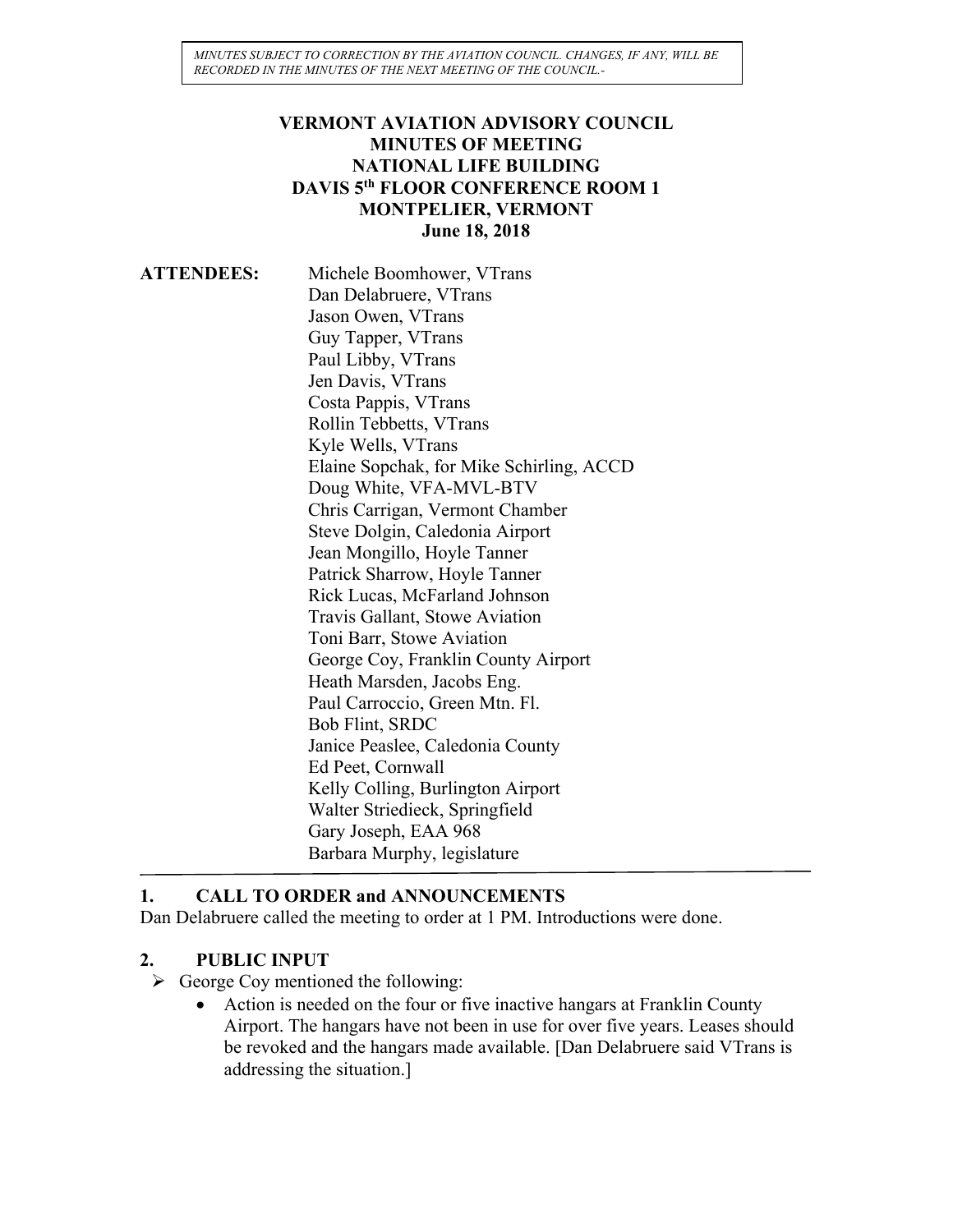- Aviation education should be a line item in the aviation budget. [Dan Delabruere said VTrans is addressing the matter.]
- An update is needed on the land swap in Swanton and the lost revenue into the aviation budget (money is going into the General Fund). [Dan Delabruere said the state is not pursuing sale of the property at this point in time.]
- Continued support by the state for ACE camps is requested. [Dan Delabruere] said a proposal should be submitted for support from the state for the camps. The state cannot do a contract without a proposal. VTrans is developing a grant application process that can be used for the ACE camps.]
- Gary Joseph, EAA 968, announced Rutland Regional Airport will have a B-17 on the airfield September 20 through 23, 2018. There will be Young Eagle flights as well.
- $\triangleright$  Travis Gallant, Stowe Aviation, asked about the state providing volunteer workers as safety observers for events. [Dan Delabruere said the state will not staff events. A proposal is needed for the event before the state makes any commitment of resources. Michele Boomhower added the state supports the aviation sector by bringing facilities to aviation. The public/private relationship is people volunteering their time or siting a business at the airport and using the airport. The state has limited resources and needs to have these partnerships.]
- $\triangleright$  Steve Dolgin, Caledonia County, said an update is needed on the ongoing negotiation of leases with FBOs.

# **3. UPDATE ON NATIONAL LIFE BUILDING EVACUATION**

Dan Delabruere reported the Rail and Aviation sections did not sustain damage from the recent fire in the National Life building, but the offices have been relocated temporarily to Knapp Airport in Berlin.

# **4. APPROVAL OF MINUTES**

*March 12, 2018*

#### **MOTION by Steve Dolgin, SECOND by George Coy, to approve the 3/12/18 minutes as written. VOTING: unanimous; motion carried.**

# **5. T-BOARD AVIATION RULES**

Dan Delabruere reported the State Transportation Board is refreshing the rules for airstrips in the state. More information will be available at the next Aviation Council meeting.

# **6. FY19 VTRANS AVIATION BUDGET**

Dan Delabruere reported the FY19 budget has not yet been approved so the Aviation Section is operating under the Governor's Recommended Budget. The FY20 budget will be drafted in the next few weeks. The status of the projects in the FY19 budget was reviewed. Authority is needed to spend any savings on projects or the money must be sent back. Budget adjustments occur in January per the Budget Adjustment Act.

Barbara Murphy, legislature, said the aviation items in the renditions of the budget being presented to the legislature at this time have not changed.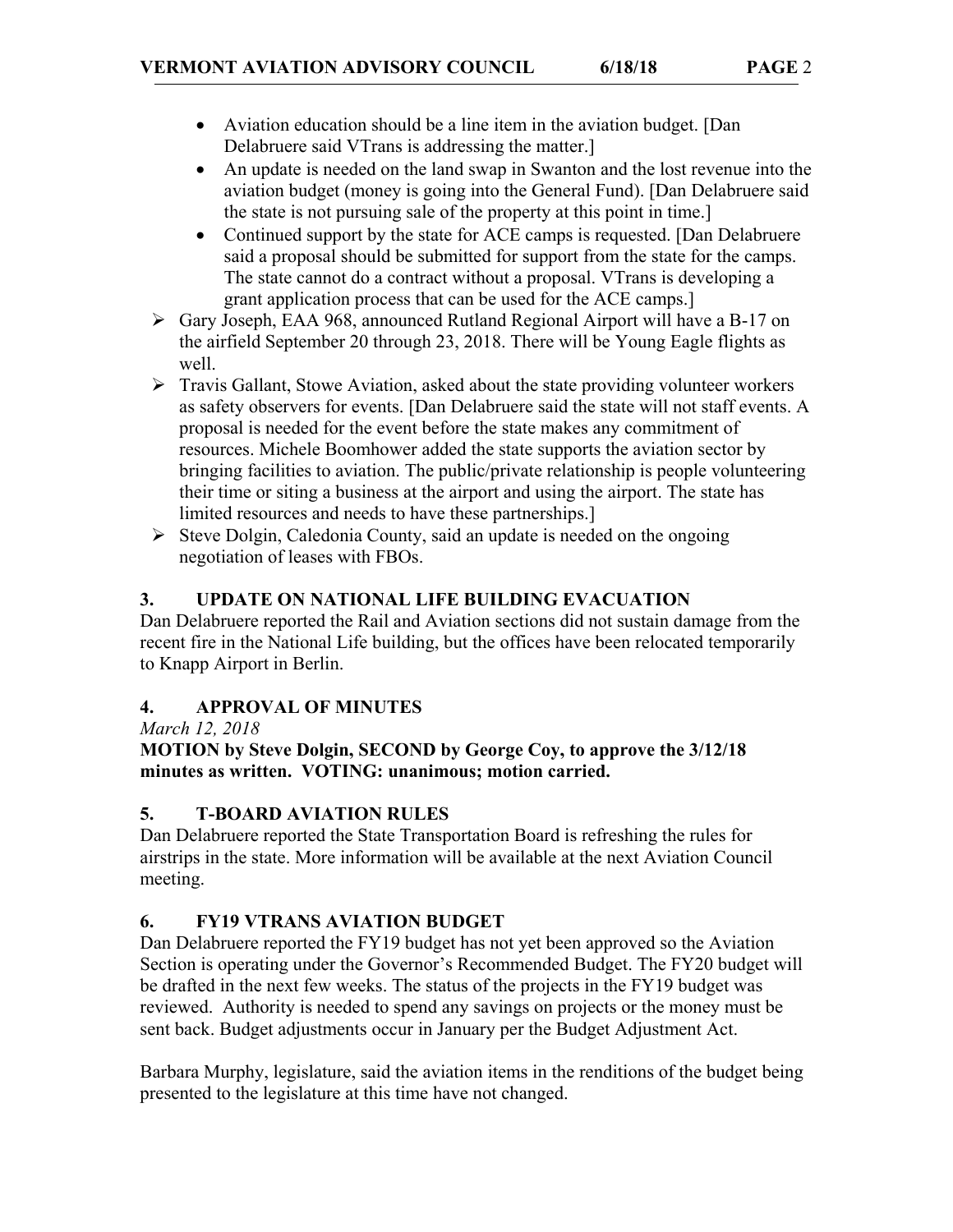Bob Flint questioned why routine maintenance is not being done on buildings and runways. Dan Delabruere said there is more money in this year's budget than last year for operations maintenance and facilities. The aviation budget will likely be level funded. Michele Boomhower said planning for pavement markings and the condition of buildings can be on the agenda for the next meeting. Concerns/comments should be forwarded to VTrans.

There was discussion of administrative support and staffing. Michele Boomhower said time code classifications have been done to attribute costs and know where resources are going. There are temporary and limited service staff positions and fewer permanent positions. Consultants and contract services are used when needed. There is no change in staffing in the budget.

# **7. PROJECT UPDATES**

Paul Libby reported on construction projects in summer 2018. The projects include runway reconstruction, west end safety area, turnaround on the east end, and paving at Morse Airport in Bennington. Construction will start at Rutland Airport on connection of Taxiway A, reconfiguration of the runway, and removal of lights not in use. Over a mile of fence is being installed at Middlebury Airport.

Steve Dolgin asked about fence at other airports. Dan Delabruere said VTrans will apply for FAA grants for fencing.

# **8. STATE AIRPORT SYSTEM PLAN UPDATE**

Costa Pappis said feedback and comment is needed on whether the mission, vision, and goals in the airport system plan are still relevant, and if the recommended minimum service and facility levels are still appropriate. How realistic each item is to be able to achieve within the available financing is a consideration. Different funding sources may be needed. Rick Lucas with McFarland-Johnson added the system plan is the parameter (high level), but what is in the plan and what is built is contingent on funding.

Bob Flint asked about the accuracy of the data in the plan. Rick Lucas said the data reflects current information.

Next steps with the plan include:

- Public hearings the end of July/early August
- Continued work on the plan
- Gather feedback from the Aviation Council on policy issues
- Do economic impact assessment and marketing

Doug White said a channel for financing is needed so private investment can be accepted. Dan Delabruere said there have been a few proposals, but nothing panned out. Private/public financing can be done if a business wants to locate or expand at a state airport. Michele Boomhower added there is legislation that allows resources to enhance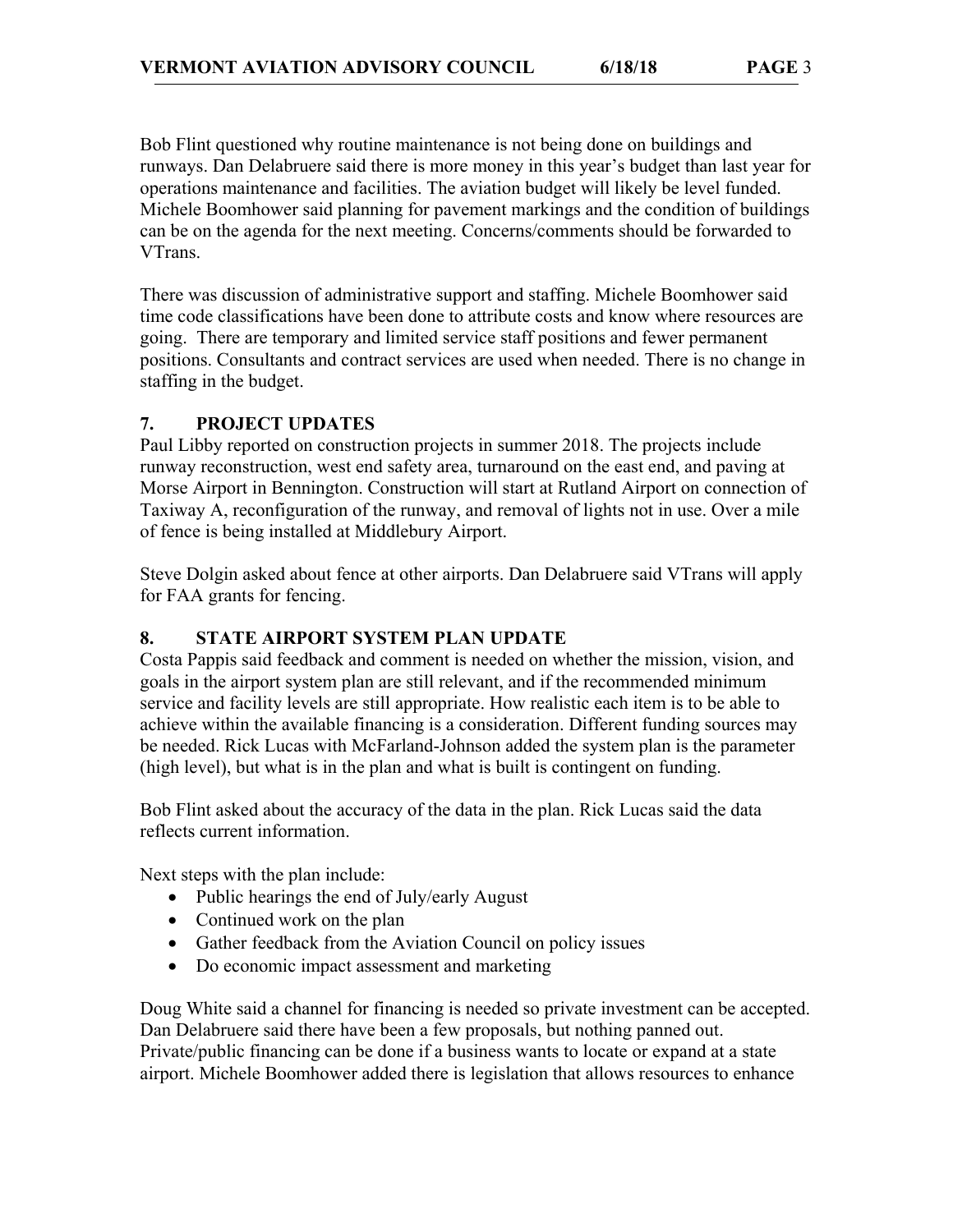public/private partnerships for a more robust system. Stowe Aviation is a good example. Costa Pappis said the plan is a roadmap showing how to get from policy to outcome.

Chris Carrigan asked if there is any part of the economic assessment or public/private partnership that will help secure more FAA funding. Costa Pappis said assets and funding, public and private, are critically integrated. Rick Lucas noted FAA funding has been flat so as costs increase FAA funding essentially decreases. When the update of the mission and goals is done state goals such as growing the economy and making Vermont affordable will be addressed. Aviation goals in the system plan will be put into the context of state goals. A strong competitive aviation system will help make Vermont affordable. Michele Boomhower said H.620 directed ACCD to work with VTrans to update the comprehensive statewide economic development strategy and this will include aviation/aerospace business development, emergency technology, event based economic development/tourism, and FBO business support and expansion. Comments from the Aviation Council are welcomed. Chris Carrigan said there are lots of opportunities to market and promote state airports as economic development magnets. Define the assets and services then create a marketing plan to "sell Vermont".

George Coy mentioned that Shelburne Airport continuing to operate is tenuous.

Janice Peaslee asked for a report on the work by ACCD on the state's marketing plan and business development relative to aviation. Michele Boomhower noted there will be public outreach meetings and a report to the legislature in January 2019. The Aviation Council will receive a copy of the report.

#### **9. LEASE RATE COMPARISON**

Dan Delabruere referred to the spreadsheet showing comparing lease rates across state airports in 2018 and asked for comments. VTrans feels the current lease rates are too low. The lease rates are based on the amenities offered, not land value.

George Coy said amenities did not really play a part in the past. The state would do the prep work, but if there was an FBO and plowing was done that had influence on the lease rate. Dan Delabruere said the state now has other considerations, such as storm water management. Demand and ability to expand are considerations (this is where there could be public/private partnerships). Michele Boomhower said the state looks at return on investment.

Steve Dolgin said an FBO is one of the biggest assets at an airport. The state should view FBOs differently. A two year lease with an FBO does not work. Contracts in the surrounding states are at least five years with renewal options. Vermont needs to look at this issue and have a plan that works for FBOs. Dan Delabruere said the state is open to five year leases, but does not have the funding to sustain this. The leases must be consistent and equitable across all airports though the leases will not be "one size fits all". Michele Boomhower said the state is working with FBOs on how to operationalize going forward under budget constraints. The state was able to offer startup funding in the past, but that funding is not available now.